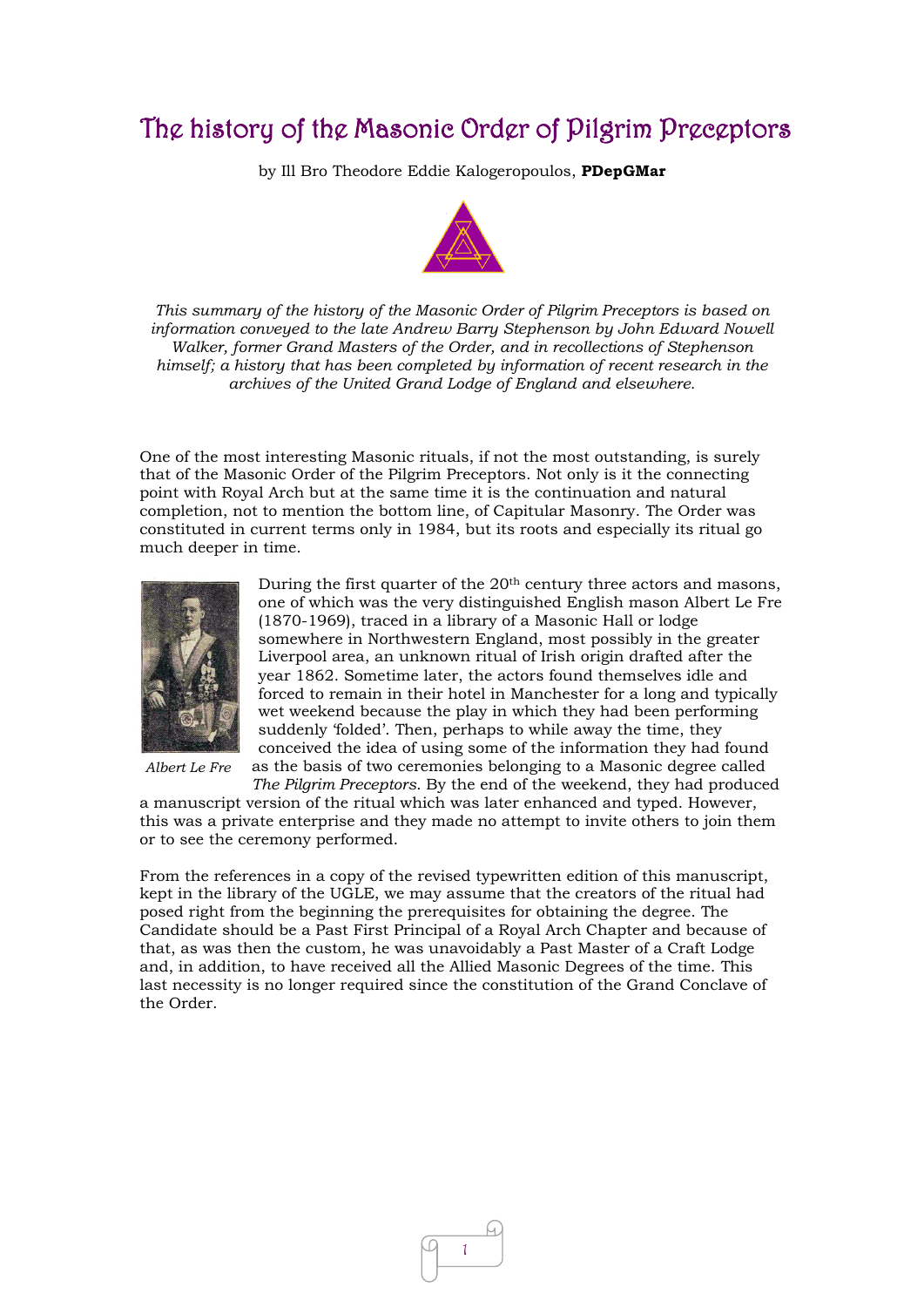

*The first typewritten edition of the Ritual*

The original manuscript ritual remained in the possession of Albert Le Fre and after his death in 1969 was passed to his son Eric Norman Le Fre (1903-1979), an actor and a high ranking and active mason in many Masonic orders of that time, together with a revised typewritten edition of the ritual. In 1978, one year before the death of Eric, both documents were passed to John Edward Nowell Walker (1901-1991), who received the degrees by oath at the hands of Eric and verbally all rights to the Order for a sum of a half penny!



*Eric Le Fre*



*John Walker*

When Eric passed away in 1979, Walker at a non-defined temporal circumstance obligated by oath and communicated the degree to another five masons, after a meeting of the August Order of Light held in South London, namely Capt Donald Michael Penrose (1891-1990), Andrew Barry Stephenson (1923-2021), George Austin Duke (1908-1988), Arthur William Jary (1923- 1989), and Howard Alan Stokes (1914-2015). At another equally unknown opportunity at the beginning of the 1980s and certainly before 1984, Walker appointed Howard Alan Stokes as *primus*  Grand Master of the Pilgrim Preceptors. The Order since its beginning had its seat in Blackheath, a district of South-East London, and more particularly in the house owned by Andrew

Stephenson, until 2006 when Andrew decided to move to New Zealand where he died in February 2021.

By 1998 membership had expanded to just under 50 including a number of members from Kent and on the 13th June, 1998, at Gillingham, the St. Augustine Preceptory was the first 'Unit' of the Order to be Consecrated. As the years passed several changes to the Order were made. The title of units changed from Preceptory to Conclave, a full set of Regulations adopted and most importantly the original unit which had hitherto governed the Order became the Sovereign Grand Conclave, which immediately Consecrated the St. Andrew Conclave as a time immemorial Conclave to carry on the work of admission of new members from the London area and elsewhere in the UK and abroad.